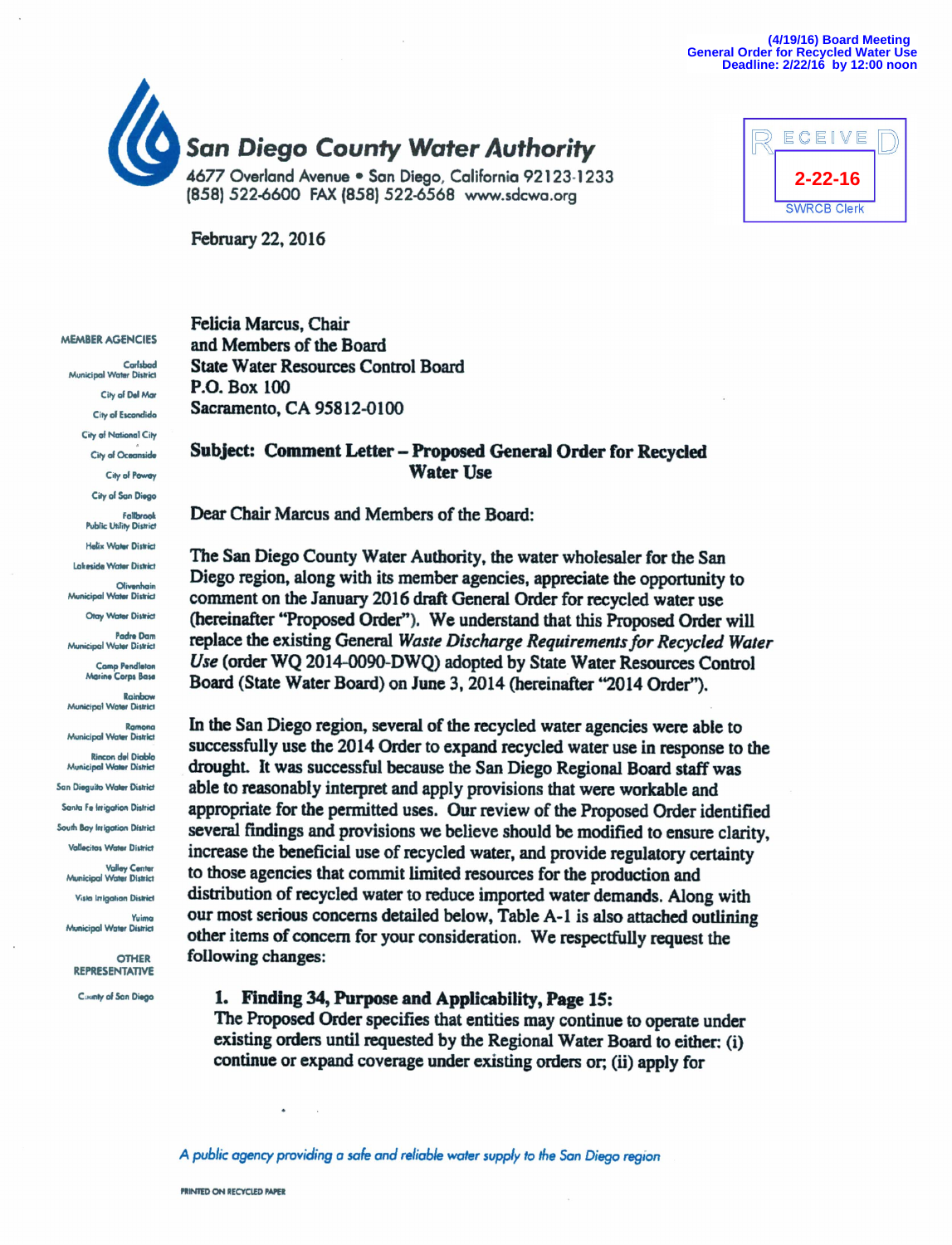Felicia Marcus, Chair and Members of the Board State Water Resources Control Board February 22, 2016 Page 2 of 4

> coverage under this General Order. Many agencies in the San Diego region have expressed strong opinions on retaining coverage under their existing permits with the option to "opt in" to the proposed statewide general permit should they elect to do so. We ask that you restore the language included in the adopted 2014 Order allowing a recycler to make an election regarding coverage for new and existing projects.

A mandate to enroll in the State's final, General Permit will not be necessary if the Proposed Order and its application helps to streamline approved recycled water uses.

### **2. NOI Jurisdictions, item 36, Page 16:**

The Proposed Order requires that the NOI of an applicant covering multiple jurisdictions include the signature of all jurisdictions producing or distributing recycled water. However, the acknowledgements of participation in an Administrator's program is also done by agreements and described in Title 22 Engineering Reports. It is burdensome and unnecessary to also require this in the NOI. We suggest revising this requirement so ONLY the applicant needs to sign the NOI.

### **3. MRP, General Provision 8, Page 24:**

As drafted, the Proposed Order appears to encourage regional boards to develop their own monitoring plans "when necessary" at their own discretion, outside of the model included in Attachment A. This uncertainty regarding monitoring obligations has been, and could continue to be, a disincentive for agencies to enroll in the General Permit. We recommend the following change:

A model MRP is provided as Attachment C. However, the Regional Water Board's Executive Officer or State Water Board's Executive Director (or designee) may modify or replace the MRP when deemed necessary.

### **4. O & M Plans Specification B.3, page 20:**

The 2014 Order regarding O&M specifications contained the qualifier that all measures must be "reasonably practicable", as stated below:

*Operation and management plan specifying agronomic rate(s) and nutrient application for the use area(s) and a set of reasonably practicable measures to ensure compliance with this General Order. This may include a water and nutrient budget for use area(s), site supervisor training, periodic inspections, or other appropriate measures. This requirement does not apply to the extent Users are subject to WDRs, waivers of WDRs,*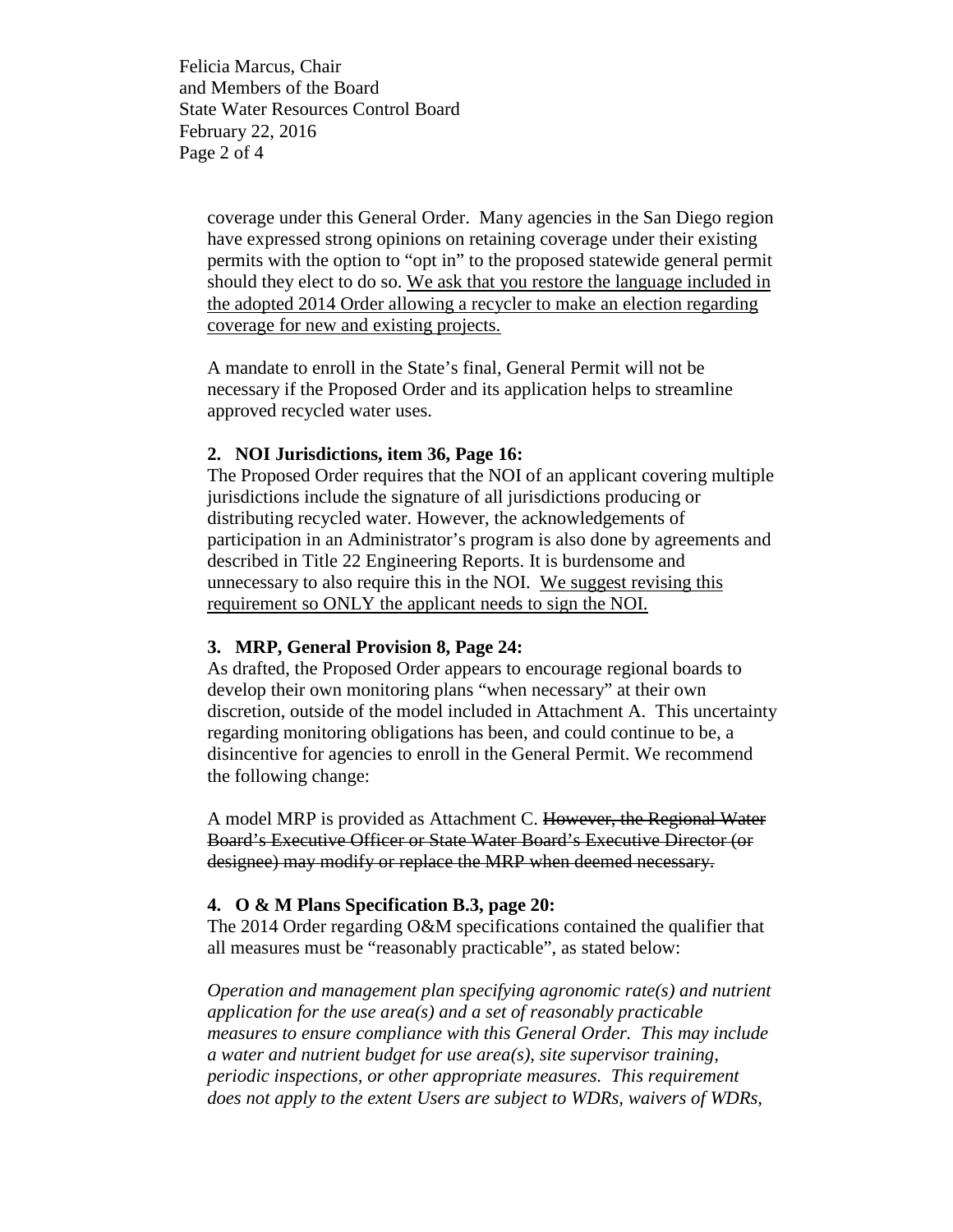Felicia Marcus, Chair and Members of the Board State Water Resources Control Board February 22, 2016 Page 3 of 4

*or conditional prohibitions regulating agricultural discharges from irrigated lands.*

As all measures should be reasonably practicable, we ask that this phrase be reinstated into the language. Recently, the San Diego Regional Board included language in the latest San Diego Basin Plan update that outlined "reasonably practicable practices" that ensured recycled water and fertilizer were applied at agronomic rates.

The requirement to submit an Operation and management plan should NOT be applicable for infrequent or non-routine applications, such as firefighting, dust control, etc. where agronomic rates are not relevant.

Thank you for your consideration of these recommended revisions to the Proposed Order. Acceptance of these revisions to the Proposed Order will likely increase interest in enrollment and encourage further expansion of recycled water use in the San Diego region. However, it is critical that agencies continue to be allowed to remain covered under their existing permits or opt-in to the General Order if they so choose.

Sincerely,

.<br>Serv

Robert R. Yamada Director of Water Resources San Diego County Water Authority

Milcott

Mark Watton General Manager Otay Water District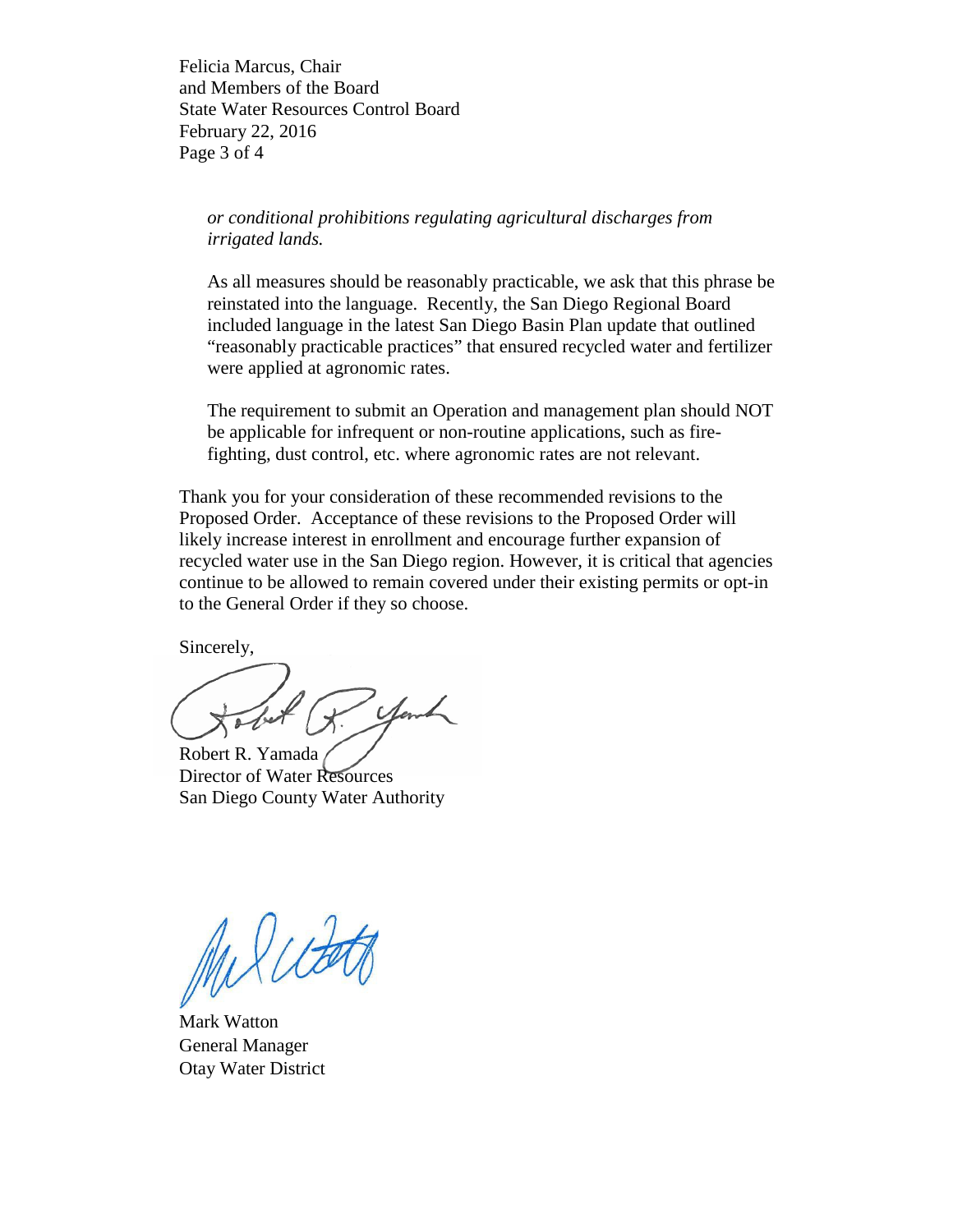Felicia Marcus, Chair and Members of the Board State Water Resources Control Board February 22, 2016 Page 4 of 4

allen Carolin

Allen Carlisle General Manager/CEO Padre Dam Municipal Water District



**PADREDAM Municipal Water District** 

Mr Barch

Michael J. Bardin General Manager Santa Fe Irrigation District

Wally a

Wally Grabbe, PE District Engineer/Deputy General Manager Valley Center Municipal Water District

MM:tp Enclosure: Table A-1 by email: commentletters@waterboards.ca.gov

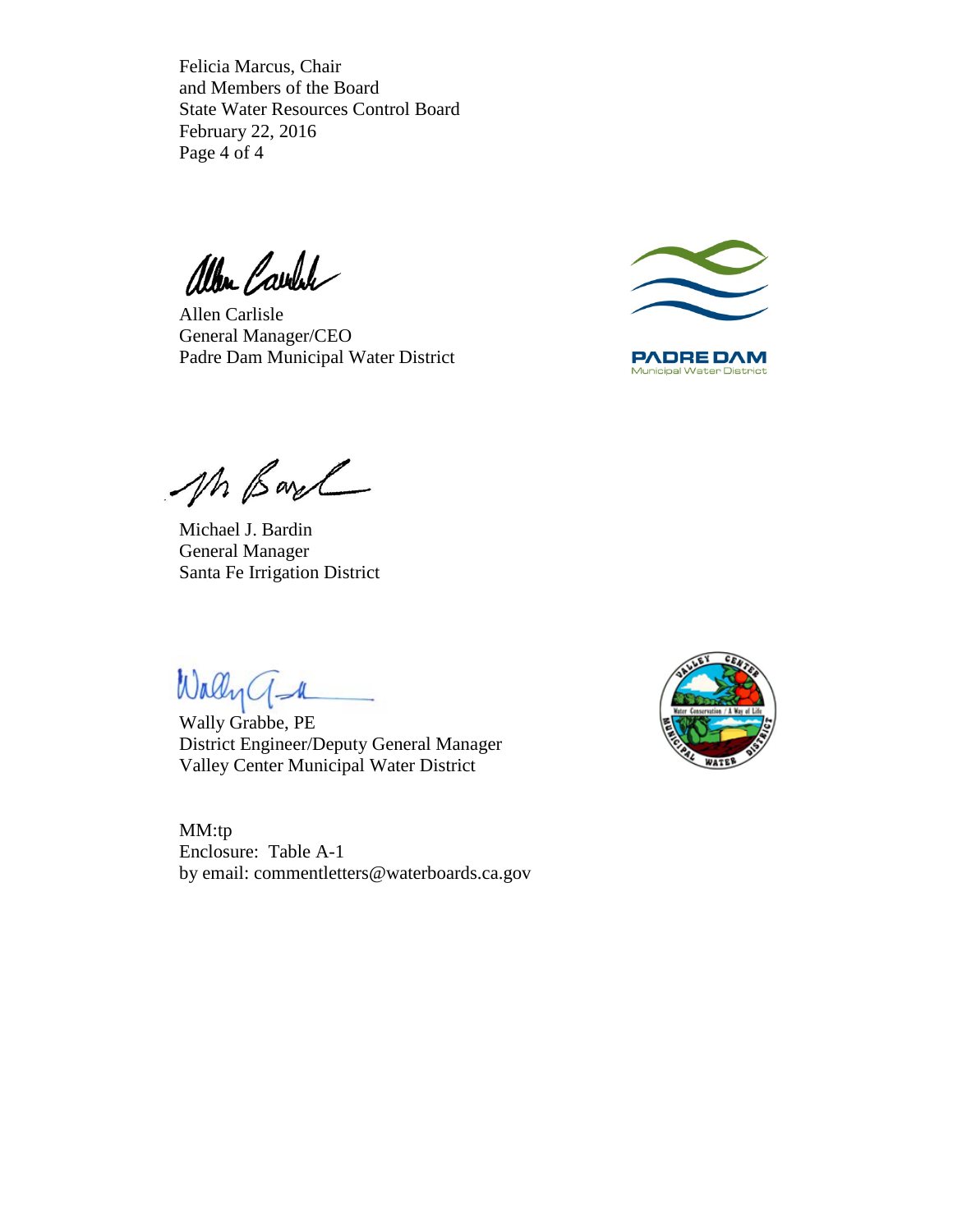## Table A-1

# Addition Comments on Proposed General Order (San Diego Region)

| <b>Topic/Page</b>                                   | <b>Issue</b>                                                                                                                                                                                                      | <b>San Diego Region Comments</b>                                                                                                                                                                                                                                                                    |
|-----------------------------------------------------|-------------------------------------------------------------------------------------------------------------------------------------------------------------------------------------------------------------------|-----------------------------------------------------------------------------------------------------------------------------------------------------------------------------------------------------------------------------------------------------------------------------------------------------|
| <b>Salt and Nutrient</b><br><b>Management Plans</b> |                                                                                                                                                                                                                   |                                                                                                                                                                                                                                                                                                     |
| Finding 17, p. 5                                    | Order states that salt and nutrient<br>management plans are needed for every<br>basin and sub/basin in California.                                                                                                | When considering the beneficial uses, size and ambient water quality in each basin, a salt and nutrient<br>management plan may have little value for some basins. Developing unnecessary plans is not a good<br>use of limited resources.                                                           |
| Finding $28$ , p. $8$                               | Order states that salt and nutrient plans will<br>require an analysis on an ongoing basis to<br>evaluate inputs to the basins, the salt and<br>nutrient mass balance, and the available<br>assimilative capacity. | While this may be true for some basins, it is not true for all basins. This is determined by each<br>Regional Water Board when they update their basin plan. This statement should be deleted.                                                                                                      |
| Finding 31, p. 9                                    | Order implies that when discharge does not<br>meet the basin plan objective, treatment will<br>be required.                                                                                                       | This should be clarified to state that compliance with a salt and nutrient management plan would<br>constitute compliance with the basin plan and additional treatment would not be required.                                                                                                       |
| Requirement 13, p. 22                               | Requires monitoring to be consistent with a<br>salt and nutrient management plan.                                                                                                                                 | This would apply only if the salt and nutrient management plan is adopted into the basin plan. In that<br>case, monitoring consistent with the basin plan is appropriate. This statement should be deleted.                                                                                         |
| <b>Use of WDRs</b><br>Finding $25$ , p. 7           | General order does not cover waste<br>treatment requiring two separate permits:<br>one for waste discharge requirements for<br>treatment, and one for recycled uses.                                              | This creates an inefficiency by requiring agencies to have two permits, where locally they could have<br>a single permit, which includes both waste discharge requirements and master reclamation<br>requirements. It also does not consider reclamation "only" plants that do not discharge waste. |
| <b>Spray restrictions</b><br>Finding 29 b.ii., p. 9 | Order states that recycled application must<br>be controlled to prevent airborne spray.                                                                                                                           | This is an overreach, is not possible to achieve, and is not necessary. Recommended alternative<br>language: "Application of recycled water should be controlled to minimize airborne spray when<br>people are present in the recycled water use area(s)."                                          |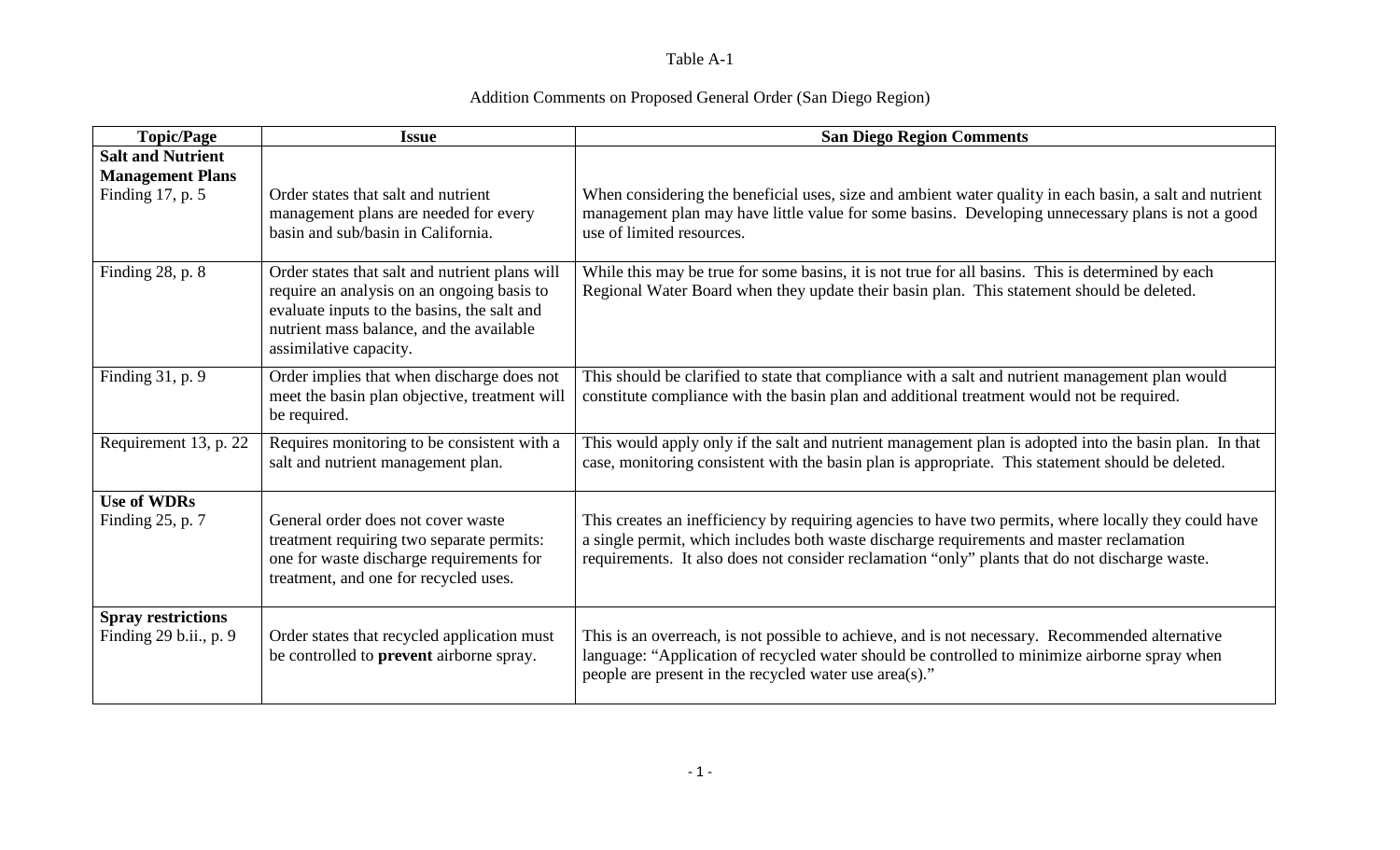## Table A-1

# Addition Comments on Proposed General Order (San Diego Region)

| <b>Topic/Page</b>                     | <b>Issue</b>                                                                                                                                                                                                                       | <b>San Diego Region Comments</b>                                                                                                                                                                                                                                      |
|---------------------------------------|------------------------------------------------------------------------------------------------------------------------------------------------------------------------------------------------------------------------------------|-----------------------------------------------------------------------------------------------------------------------------------------------------------------------------------------------------------------------------------------------------------------------|
| <b>Blending with storm</b><br>water.  |                                                                                                                                                                                                                                    |                                                                                                                                                                                                                                                                       |
| Finding $31(a)$ , page 11             | Order states that blending of recycled water<br>with stormwater will generally reduce<br>loading of salts.                                                                                                                         | There is no basis for this statement. Stormwater from urban runoff is often much poorer in quality<br>than recycled water and can degrade the recycled water quality. This statement should be removed<br>unless there is substantial data to support this statement. |
| <b>Revised</b><br>requirements by EO  |                                                                                                                                                                                                                                    |                                                                                                                                                                                                                                                                       |
| Finding 33d., p. 14                   | Order allows Regional Board EO or state<br>Board EO to require a revision in a project<br>on the basis of CEQA regardless of their<br>authority to do so, where an alternative is<br>"feasible" or where mitigation is "feasible." | Because an alternative is feasible under CEQA, does not mean that it is the best option. In addition,<br>mitigation required by other agencies would be beyond the Water Boards' authority. This statement<br>should be deleted.                                      |
| <b>Ag Return Water</b>                |                                                                                                                                                                                                                                    |                                                                                                                                                                                                                                                                       |
| Finding 38, p. 16                     | The permit states that to the extent this<br>permit results in ag return water to waters of<br>the US, those flows will not be subject to an<br>NPDES permits, but would be permitted by<br>WDRs.                                  | The Clean Water Act requires discharges to Waters of the US must be permitted by NPDES.                                                                                                                                                                               |
| <b>Operation and</b>                  |                                                                                                                                                                                                                                    |                                                                                                                                                                                                                                                                       |
| maintenance of<br>distribution system |                                                                                                                                                                                                                                    |                                                                                                                                                                                                                                                                       |
| Requirement 7, p. 21                  | This requires the Administrator to be<br>responsible for operation and maintenance<br>of major transport facilities and associated<br>appurtenances even if it has no ownership or<br>control over those facilities.               | Delete this requirement since the Administrator may not be able to "delegate" responsibility because<br>they do not have ownership or control.                                                                                                                        |